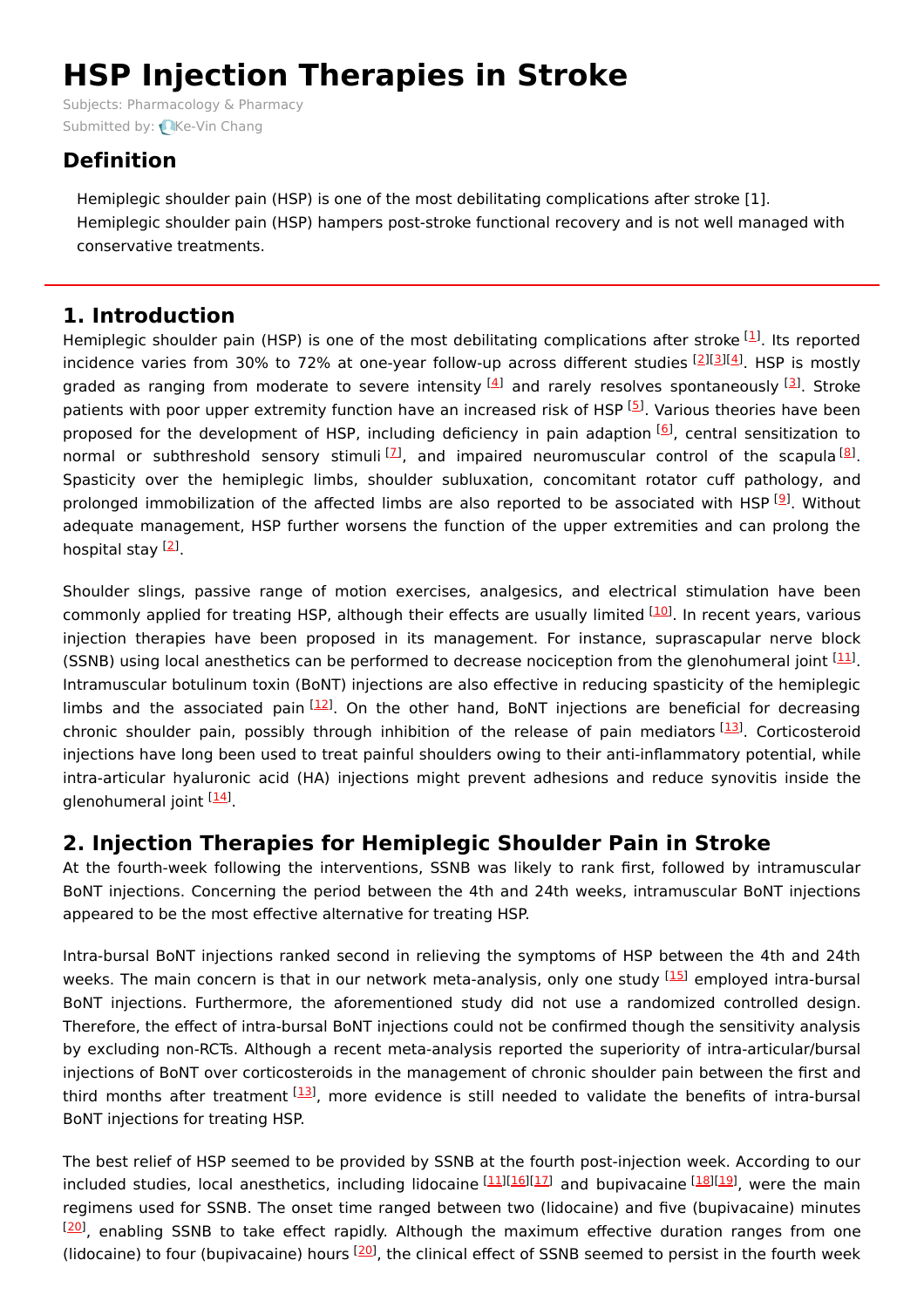in our analysis. The mechanism of extended symptom relief is not clear. We also observed that some of the included trials also added corticosteroids or physiological serum into the injectate [\[11](#page-2-10)][\[16](#page-2-15)][\[18](#page-3-0)][\[17](#page-2-16)], which might reduce neurogenic inflammation and potentiate the effective duration of SSNB <sup>[\[21](#page-3-3)]</sup>.

Intramuscular BoNT injections ranked second in the treatment outcomes of HSP at the fourth post-intervention week. Spasticity, defined as a velocity-dependent increase in muscle tone <sup>[[9](#page-2-8)]</sup>, commonly involves the muscles over the shoulder girdle, e.g., subscapularis, teres major, pectoralis major, latissimus dorsi muscles after stroke <sup>[\[9](#page-2-8)]</sup>. Accordingly, the spasticity of such muscles frequently leads to painful/limited shoulder motions. BoNT is an exotoxin produced by Clostridium botulinum, and its intramuscular injection inhibits the release of acetylcholine at the neuromuscular junction [\[22\]](#page-3-4). The maximum effectiveness of intramuscular BoNT injections is usually seen in the second or third postintervention week but may be delayed due to muscle fibrosis after prolonged paresis in patients that have had a stroke <sup>[[23\]](#page-3-5)</sup>. This issue might have accounted for its lower rank than SSNB in the fourth-week.

Nonetheless, between the fourth and twenty-fourth weeks, intramuscular BoNT injections were found to be the best treatment for HSP. This finding is consistent with our prior assumptions. First, spasticity accounts for the leading cause of persistent HSP. A reduction of spasticity facilitates the normalization of shoulder motion and the reduction of the associated pain. Second, the maximum effect of intramuscular BoNT injections had been achieved in most of our included studies one month after the injection. The active duration of BoNT is at least three months <sup>[\[24](#page-3-6)]</sup>, further enabling patients that have had a stroke to benefit from sustained relief of spasticity-related pain.

The doses and target muscles for intra-muscular BoNT injections varied among the included studies. Although we pooled them together for the purpose of network comparisons, the grouped finding of pain control might not be attributed to the motor inhibition only. Aside from neuromuscular blockade, animal studies found that the administration of BoNT was associated with a reduction of substance P release as well as subsequent neurogenic inflammation [[25](#page-3-7)][\[26\]](#page-3-8). More basic research is needed to investigate the mechanism of relieving HSP through intra-muscular administration of BoNT.

Corticosteroid injections were consistently better than a placebo at both time points. Considering its well-established effects and thoroughly investigated adverse reactions in treating musculoskeletal pain [\[27](#page-3-9)], intra-articular/bursal corticosteroid injections can be considered as useful alternatives for HSP, especially in patients with concomitant rotator cuff or glenohumeral joint pathologies. Compared with corticosteroid injections, a previous meta-analysis revealed the non-superiority of intra-articular HA for shoulder pain management <a>[\[28](#page-3-10)]</a>. In our analysis, HA injections mostly ranked behind other non-placebo treatments, and as such, they cannot be recommended for the management of HSP.

Furthermore, SSNB was found to be the least effective among all the non-placebo treatments between the 4th and 24th weeks. This finding can be attributed to the fading effect of local anesthetics. Although SSNB is effective in pain relief by blocking sensory impulses, it does not treat the underlying causes of pain. On the other hand, intramuscular/bursal/articular administration of BoNT or corticosteroid intervenes potential pain generators (spasticity or rotator cuff pathologies).

If the treatment was a combination of two therapies, and this combination was shown in only one arm of the included studies, we would discard this therapeutic arm from the pooled analysis due to its low representativeness <a>[[19](#page-3-1)]</a>. Furthermore, a recent systematic review reported that addition of corticosteroid to local anesthetics had only a small or no effect on the improvement of chronic non-cancer pain compared with local anesthetics alone <sup>[\[29](#page-3-11)]</sup>. Therefore, if one study comprised two similar treatment arms (e.g., one group received SSNB with local anesthetic and the other group underwent the same block with additional corticosteroids) <sup>[[17\]](#page-2-16)</sup>, we combined the data from both arms for the analysis.

First, SSNB can be used as the first-line injection therapy in HSP due to its rapid onset. However, its effect is less sustaining, and repeat blocks or subsequent treatments targeting the underlying pain generators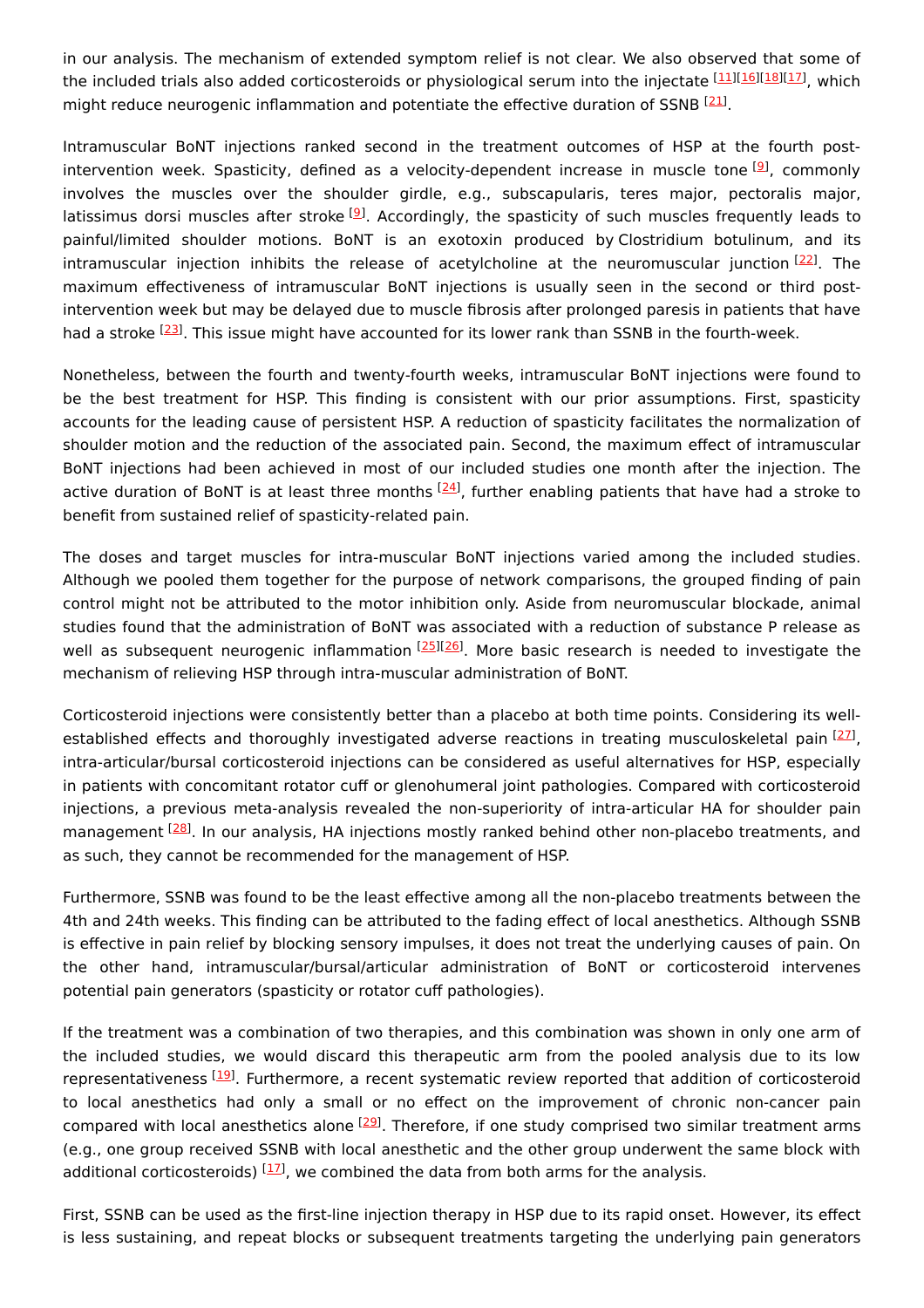might be required. Second, if there is concomitant upper extremity spasticity, BoNT injections for the spastic periarticular muscles should be prioritized in managing HSP.

#### **3. Conclusions**

SSNB was likely to rank first in relieving HSP at the fourth post-treatment week although the probability of being the best treatment was approximately 50%. Furthermore, care should be taken due to its short duration of effectiveness and a lack of enough studies with head-to-head comparisons of SSNB vs. other injection regimens. Intra-muscular BoNT injections seem to be the best treatment in the post-injection period between the 4th and 24th weeks. Concomitant spasticity in the shoulder girdle muscles should be evaluated as a potential source of HSP and properly managed using intra-muscular BoNT injections. If rotator cuff pathologies are suspected clinically, intra-articular/bursal corticosteroid injections can be administered. Further prospective studies are warranted to investigate the combined efficacy of different injections and their long-term therapeutic efficacy in treating HSP.

#### **References**

- <span id="page-2-0"></span>1. McLean, D.E. Medical complications experienced by a cohort of stroke survivors during inpatient, tertiary-level stroke rehabilitation. Arch. Phys. Med. Rehabil. 2004, 85, 466–469.
- <span id="page-2-1"></span>2. Roy, C.W.; Sands, M.R.; Hill, L.D. Shoulder pain in acutely admitted hemiplegics. Clin. Rehabil. 1994, 8, 334–340.
- <span id="page-2-2"></span>3. Adey-Wakeling, Z.; Arima, H.; Crotty, M.; Leyden, J.; Kleinig, T.; Anderson, C.S.; Newbury, J.; Collaborative, S.S. Incidence and associations of hemiplegic shoulder pain poststroke: Prospective population-based study. Arch. Phys. Med. Rehabil. 2015, 96, 241–247.e1.
- <span id="page-2-3"></span>4. Lindgren, I.; Jonsson, A.-C.; Norrving, B.; Lindgren, A. Shoulder pain after stroke: A prospective population-based study. Stroke 2007, 38, 343–348.
- <span id="page-2-4"></span>5. Kim, Y.H.; Jung, S.J.; Yang, E.J.; Paik, N.J. Clinical and sonographic risk factors for hemiplegic shoulder pain: A longitudinal observational study. J. Rehabil. Med. 2014, 46, 81–87.
- <span id="page-2-5"></span>6. Kashi, Y.; Ratmansky, M.; Defrin, R. Deficient Pain Modulation in Patients with Chronic Hemiplegic Shoulder Pain. Pain Pract. 2018, 18, 716–728.
- <span id="page-2-6"></span>7. Klit, H.; Finnerup, N.B.; Jensen, T.S. Central post-stroke pain: Clinical characteristics, pathophysiology, and management. Lancet Neurol. 2009, 8, 857–868.
- <span id="page-2-7"></span>8. De Baets, L.; Jaspers, E.; Janssens, L.; Van Deun, S. Characteristics of neuromuscular control of the scapula after stroke: A first exploration. Front. Hum. Neurosci. 2014, 8, 933.
- <span id="page-2-8"></span>9. Murie-Fernández, M.; Iragui, M.C.; Gnanakumar, V.; Meyer, M.; Foley, N.; Teasell, R. Painful hemiplegic shoulder in stroke patients: Causes and management. Neurología 2012, 27, 234–244.
- <span id="page-2-9"></span>10. Benlidayi, I.C.; Basaran, S. Hemiplegic shoulder pain: A common clinical consequence of stroke. Pract. Neurol. 2014, 14, 88–91.
- <span id="page-2-10"></span>11. Aydın, T.; Şen, E.İ.; Yardımcı, M.Y.; Kesiktaş, F.N.; Öneş, K.; Paker, N. Efficacy of ultrasound-guided suprascapular nerve block treatment in patients with painful hemiplegic shoulder. Neurol. Sci. 2019, 40, 985–991.
- <span id="page-2-11"></span>12. Marciniak, C.M.; Harvey, R.L.; Gagnon, C.M.; Duraski, S.A.; Denby, F.A.; McCarty, S.; Bravi, L.A.; Polo, K.M.; Fierstein, K.M. Does botulinum toxin type A decrease pain and lessen disability in hemiplegic survivors of stroke with shoulder pain and spasticity?: A randomized, double-blind, placebo-controlled trial. Am. J. Phys. Med. Rehabil. 2012, 91, 1007– 1019.
- <span id="page-2-12"></span>13. Hsu, P.-C.; Wu, W.-T.; Han, D.-S.; Chang, K.-V. Comparative Effectiveness of Botulinum Toxin Injection for Chronic Shoulder Pain: A Meta-Analysis of Randomized Controlled Trials. Toxins 2020, 12, 251.
- <span id="page-2-13"></span>14. Huang, Y.-C.; Leong, C.-P.; Tso, H.-H.; Chen, M.-J.; Liaw, M.-Y.; Hsieh, H.-C.; Wang, L.-Y.; Hsu, C.-H. The long-term effects of hyaluronic acid on hemiplegic shoulder pain and injury in stroke patients: A randomized controlled study. Medicine 2018, 97, e12078.
- <span id="page-2-14"></span>15. Wu, T.; Song, H.-X.; Li, Y.Z.; Ye, Y.; Li, J.-H.; Hu, X.Y. Clinical effectiveness of ultrasound guided subacromial-subdeltoid bursa injection of botulinum toxin type A in hemiplegic shoulder pain: A retrospective cohort study. Medicine 2019, 98, e17933.
- <span id="page-2-15"></span>16. Kasapoğlu-Aksoy, M.; Aykurt-Karlıbel, İ.; Altan, L. Comparison of the efficacy of intramuscular botulinum toxin type-A injection into the pectoralis major and the teres major muscles and suprascapular nerve block for hemiplegic shoulder pain: A prospective, double-blind, randomized, controlled trial. Neurol. Sci. 2020, 41, 2225–2230.
- <span id="page-2-16"></span>17. Terlemez, R.; Ciftci, S.; Topaloglu, M.; Dogu, B.; Yilmaz, F.; Kuran, B. Suprascapular nerve block in hemiplegic shoulder pain: Comparison of the effectiveness of placebo, local anesthetic, and corticosteroid injections-a randomized controlled study. Neurol. Sci. 2020, 41, 3243–3247.
- 18. Adey-Wakeling, Z.; Crotty, M.; Shanahan, E.M. Suprascapular nerve block for shoulder pain in the first year after